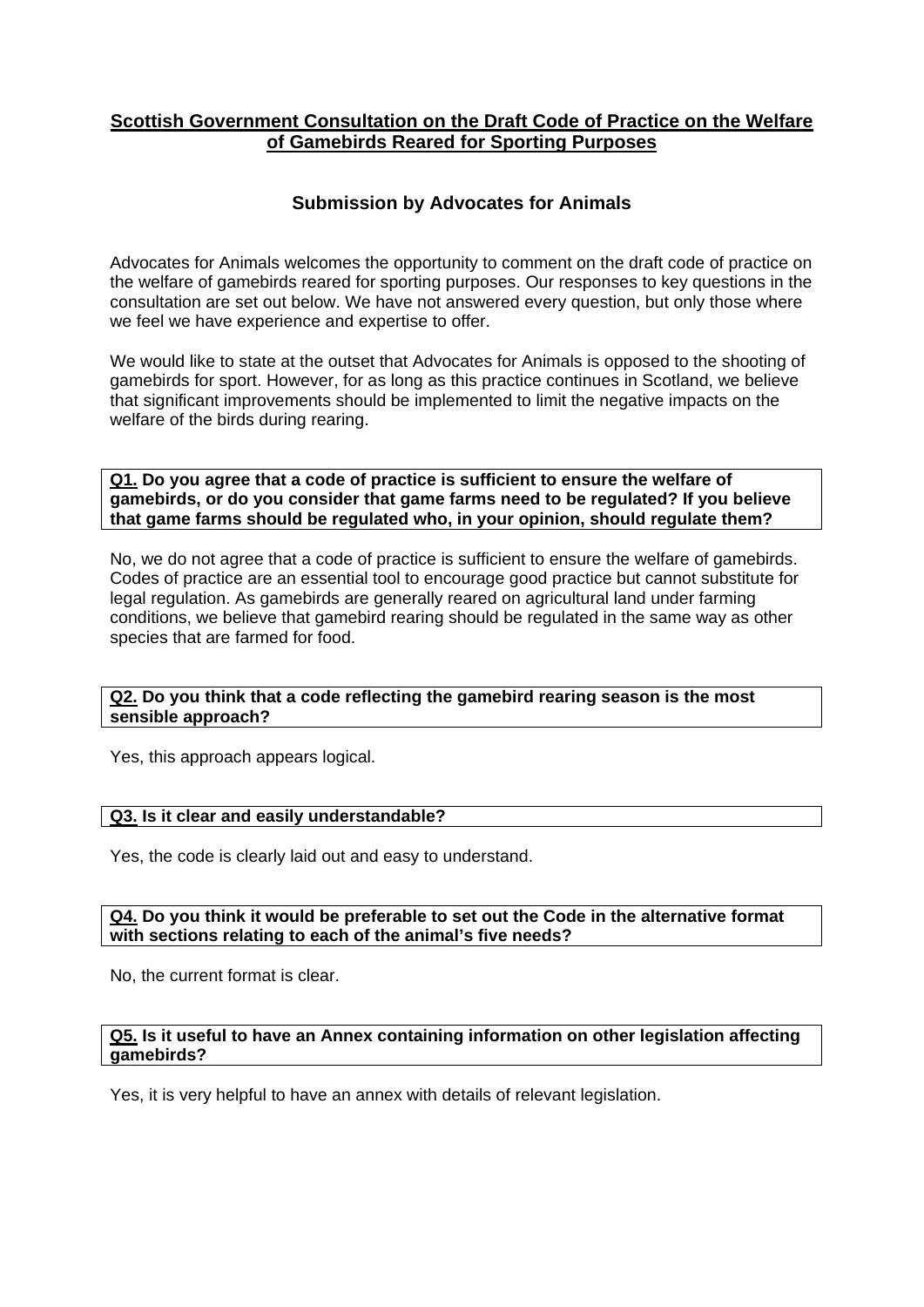## **Q6. Are there any additional recommendations that should be in the Code?**

We believe that the code should make more specific recommendations regarding the content of the flock health and welfare plan.

We believe that the proposed wording regarding environmental enrichment in the draft code should be significantly strengthened to make clear provisions for minimum requirements for environmental enrichment for gamebirds. For example, minimum perching space should be specified.

When transporting birds, we believe that a maximum journey time of 12 hours is too long. We believe this should be shortened to eight hours.

There are three options presented for Paragraph 6.11 in the draft Code, on the housing of breeding pheasants and partridges;

(a) that cages can continue to be used;

(b) that barren cages are not used (allowing the use of enriched cages); or

(c) that all cages should not be used.

There is concern that cages may compromise the birds' welfare and could leave game farmers vulnerable to prosecution under the 2006 Act. Currently there is no set definition for what constitutes a cage in the draft Code. In their report on the welfare of laying hens the European Food Safety Authority (EFSA) considered a cage to be a system which is operated without the human keepers entering it.

**Q7. Do you consider that cages can provide adequately for the welfare needs of breeding pheasants? Or do you consider that barren cages should not be used for the housing of breeding pheasants? Or do you consider that all cages for breeding pheasants should not be used?**

We are strongly opposed to the use of all cages for breeding pheasants and support the wording of Option 3 in the draft code (labelled "c" above) with additional clarification regarding the definition of a cage as set out in our answer to Question 9. We note that the FAWC Opinion on the Welfare of Farmed Gamebirds describes gamebirds as "captive wild animals" and believes that pheasants and partridges should be kept in breeding and rearing systems that meet their physical and behavioural needs, and it is our view that cages impose unacceptable restrictions on the natural behaviour of what are essentially wild birds. We believe that legislation should be introduced as a matter of urgency to prohibit the use of all cage systems for gamebirds.

There is widespread support for a ban on all cages, including from animal welfare organisations, politicians and even from some within the gamebird industry itself. Early Day Motion 507 calling for a ban on all cages, whether enriched or not, attracted signatures from over 200 MPs during 2009 and was supported by the British Association for Shooting and Conservation. The FAWC Opinion specifically recommends banning barren cages for pheasants and small barren cages for partridges.

**Q8. Do you consider that cages can provide adequately for the welfare needs of breeding partridges? Or do you consider that barren cages should not be used for the housing of breeding partridges? Or do you consider that all cages for breeding partridges should not be used?**

We are strongly opposed to the use of all cages for breeding partridges. Cages impose unacceptable restrictions on the natural behaviour of what are essentially wild birds. We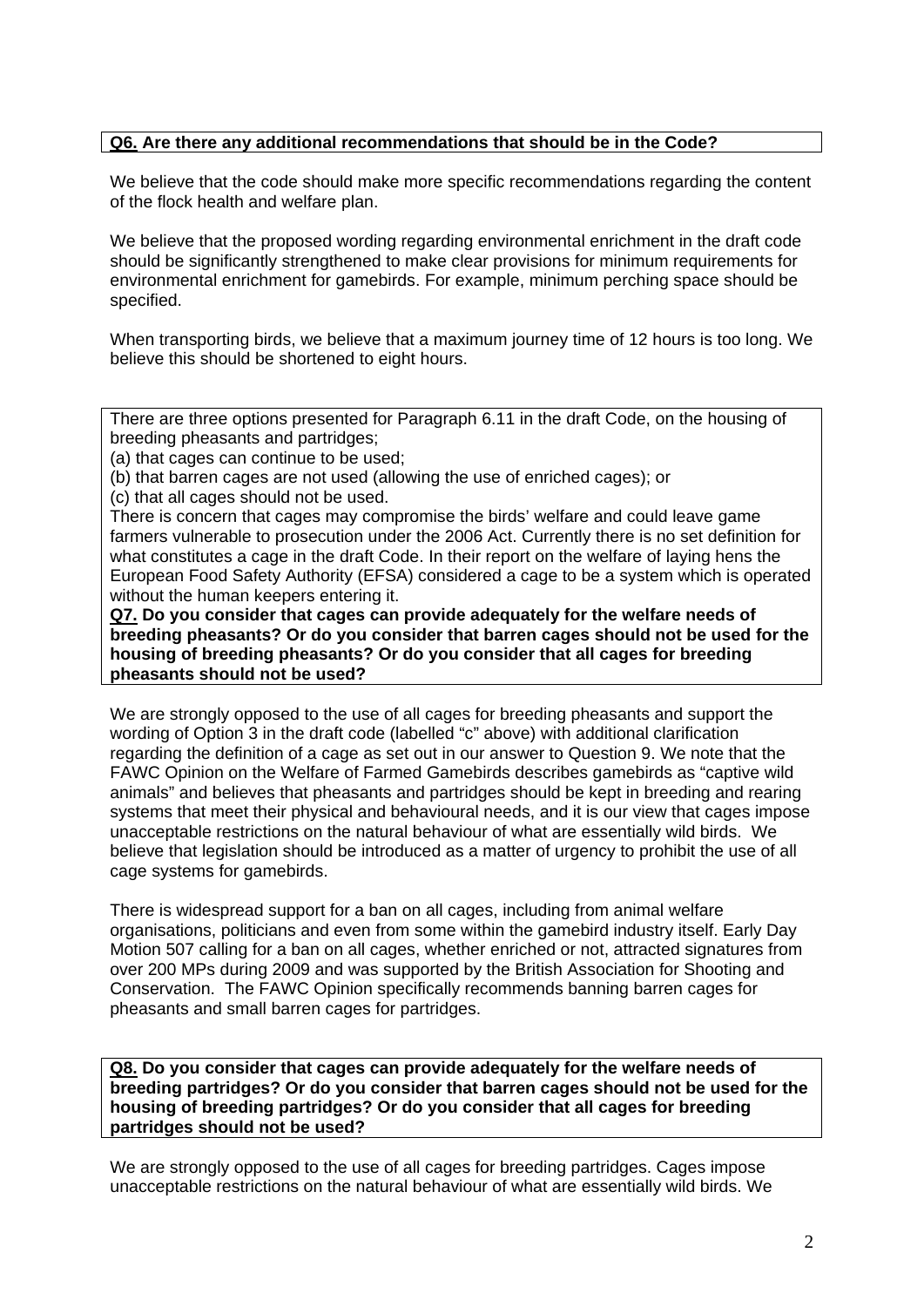believe that legislation should be introduced as a matter of urgency to prohibit the use of all cage systems for gamebirds. The definition of a cage in this legislation should be as set out in our answer to Question 9. There is widespread support for a ban on all cages, as discussed in our answer to Question 8.

### **Q9. Do you consider that having a standard definition for a cage is necessary for a clear understanding by keepers if cages are to be restricted or banned? If so would the EFSA definition be a suitable approach?**

Yes, we believe it is essential to agree a clear definition of a cage. We consider the EFSA description of a cage as "a system which is operated without the human keepers entering it" to be a very helpful and unambiguous definition and this is the definition that we believe should be used in the code and in any legislation on this matter.

An alternative approach to the welfare concern that birds are unable to exhibit normal behaviour patterns would be to set specific spaces allowances. **Q10. Do you consider that setting space allowance for breeding pheasants and**

### **partridges would address the concern?**

Whilst it would certainly be beneficial to establish minimum space allowances, we believe that this should be in addition to a clear prohibition of cages (as defined in our response to Question 9) to avoid any confusion.

### If yes

## **Q11. What would be the space allowance for an adult pheasant and what is the evidence that this is appropriate?**

Further research would be necessary to establish appropriate space allowances for pheasants. However, we believe it is essential that any enclosure provides space and height sufficient to allow the birds to engage in their full repertoire of natural behaviours, including foraging, wing-flapping, fluttering, flying and escape from other birds.

## **Q12. What would be the space allowance for an adult partridge and what is the evidence that this is appropriate?**

Further research would be necessary to establish appropriate space allowances for partridges. However, we believe it is essential that any enclosure provides space and height sufficient to allow the birds to engage in their full repertoire of natural behaviours, including foraging, wing-flapping, fluttering, flying and escape from other birds.

Paragraph 5.6 of the Code recommends that spectacles should not be used because they can cause damage to the nasal septum (this was based on the research *The Effects of the Application of Bits and Spectacles in Gamebirds, 2005-2007*, (published March 2009). **Q13. Do you agree that spectacles should not be used? Or do you consider that spectacles have welfare benefits provided they are used appropriately?**

We are stongly opposed to the use of spectacles. The FAWC Opinion recommended in 2008 that spectacles should be banned and we also believe that that a ban shoul d be brought in as soon as possible. Until such legislation is introduced, we believe that the code should clearly state that spectacles should not be used.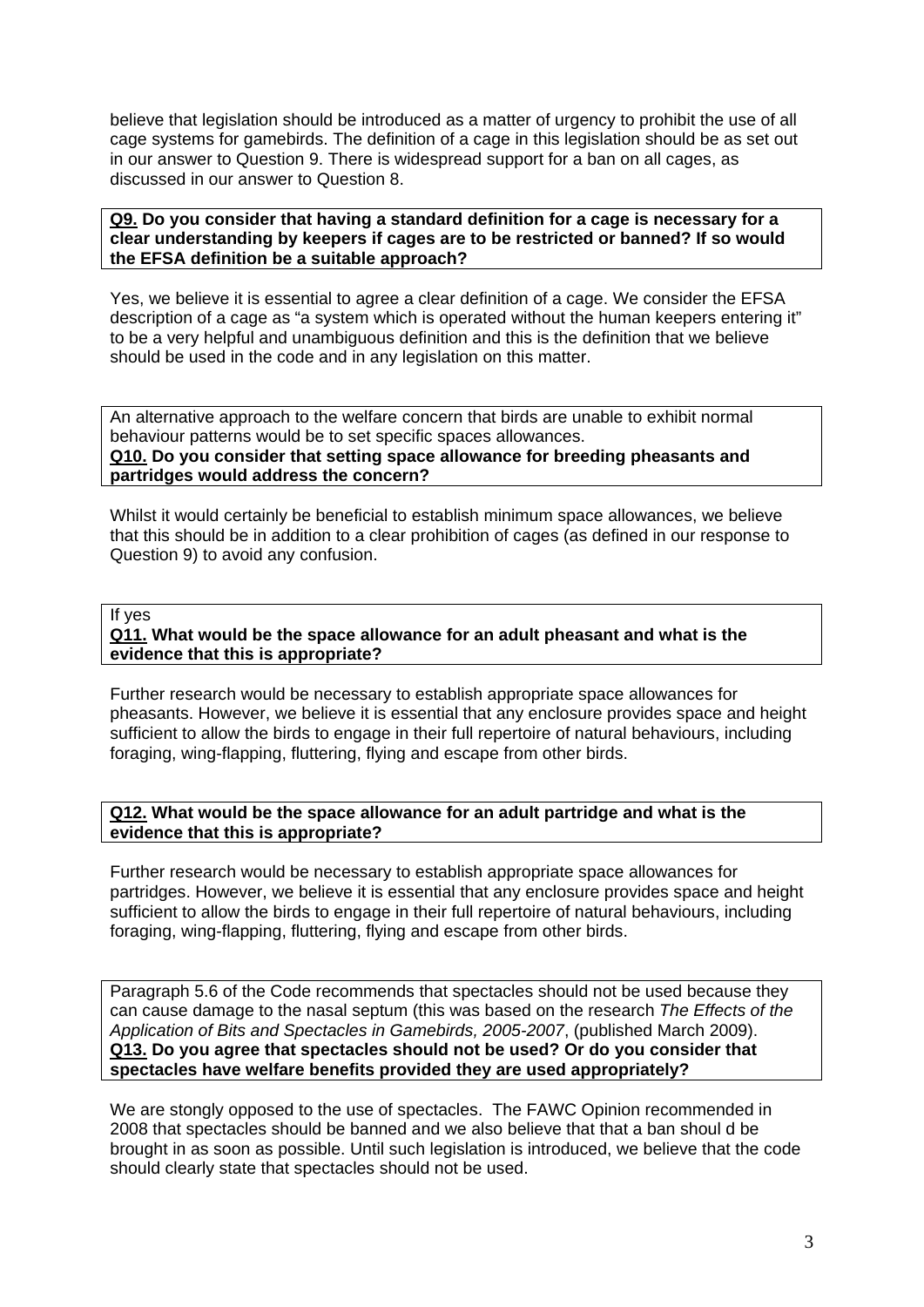The evidence in the Game Conservancy Trust (2009) research mentioned above is very clear that any welfare benefits spectacles have to offer are likely to be undone by the damage they can cause to the nares and nasal septum of hens. The reduction in perching and foraging observed in spectacled hens in this research suggests that spectacles are also likely to restrict the natural behaviour of the birds.

Paragraphs 5.3 and 5.4 of the Code recommend that bits when used in younger pheasants (aged 3-7 weeks) should be justified, monitored regularly, be appropriate for the size and age of the bird and be fitted and removed by trained and experienced stockmen; and bumpa bits should only be used in special circumstances. The is based on research carried out by *The Effects of the Application of Bits and Spectacles in Gamebirds, 2005-2007*, (published March 2009) and the Farm Animal Welfare Council's *Opinion on the Welfare of Gamebirds*, published November 2008.

**Q14. Do you agree that the use of bits for younger pheasants should continue when justified, monitored and fitted on an enterprise-by-enterprise basis as described above?**

No, we are strongly opposed to the use of bits. We believe that the use of bits should be prohibited by legislation. Until such legislation is introduced, we believe that the code should clearly state that bits should not be used.

If feather pecking and cannibalism are a problem, the root causes of the problem should be addressed rather than resorting to the use of bits, which the Game Conservancy Trust (2009) research indicates can cause inflammation of the nostrils and crossed mandibles.

Since the banning of the use of dimetridazole as a treatment for protozoan diseases (particularly hexamitosis) some game farmers have reduced stocking densities by increasing run size to try to prevent infection becoming a problem and have found that, in some cases, this has eliminated the need to bit the birds to prevent feather pecking (Dampney, 2009). This strongly suggests that there is potential to eliminate the use of bits through reductions in stocking density and other improvements in housing and management practices.

Although there has been little research into feather pecking and cannibalism in gamebirds, many studies have investigated feather pecking and cannibalism in laying hens. Evidence from these studies suggests that in addition to a reduction in stocking density, providing an enriched environment and opportunities for foraging and refuge are likely to be useful in reducing feather pecking and cannibalism and avoiding the use of bits.

Evidence suggests that feather pecking in laying hens is redirected ground pecking behaviour associated with foraging (Blokhuis, 1986; Huber-Eicher and Wechsler, 1997; Ramadan and von Borell, 2008) and recent research indicates that severe feather pecking in particular derives from frustrated motivation to forage (Dixon *et al*, 2008). It is therefore likely that appropriate feeding and design and management of systems to provide opportunities for birds to forage, with the aim of increasing the length of time birds spend engaged in foraging and feeding, is likely to reduce the incidence of feather pecking. This has been confirmed by a number of studies in laying hens:

Aerni *et al* (2000) found that providing hens with food in a form that is time-consuming to eat reduces the likelihood of feather pecking. The authors state: "High rates of feather pecking and pronounced feather damage were only found in hens housed without access to straw and fed on pellets". El-Lethey *et al* (2000) similarly conclude: "Provision of foraging material and food form have significant effects on both feather pecking and indicators of stress". Hartini *et al* (2002) found that the way in which food is presented, in particular that it is time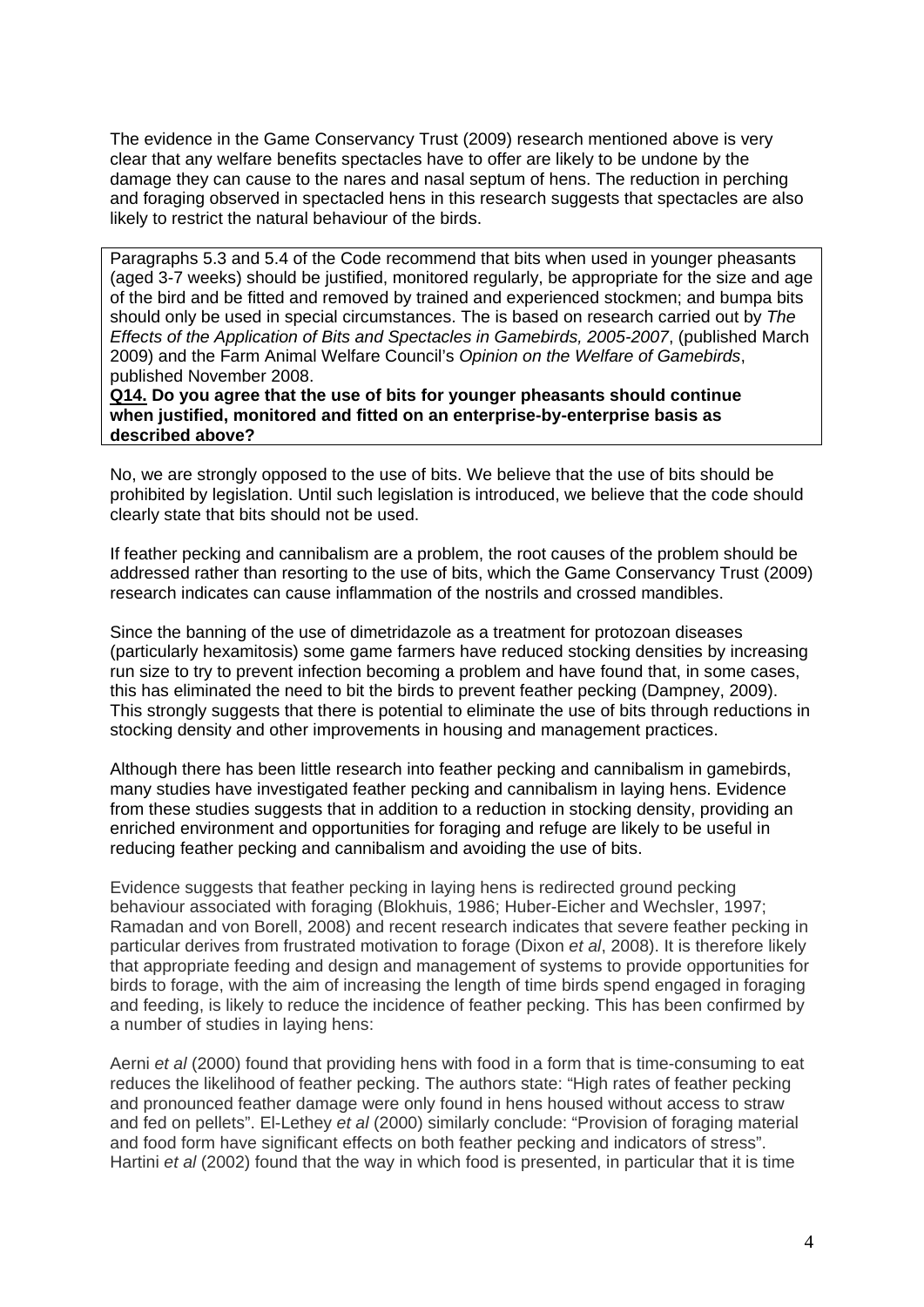consuming to eat, appears to be more important than dietary deficiencies in triggering cannibalism in laying hens.

Feeding high-fibre, low-energy diets or roughage reduces feather pecking in laying hens (Van Krimpen *et al*, 2005). Insoluble fibre (non-starch polysaccharides and lignin) affects gut functions and modulates nutrient digestion and there are indications that diets high in insoluble fibre are preventive of cannibalism outbreaks in laying hens (Hetland *et al*, 2004).

Nørgaard-Nielsen *et al* (1993) found that providing cut straw in the laying environment reduced feather pecking in laying hens. Similarly, Steenfeldt *et al* (2007) found that access to maize silage, barley-pea silage or carrots decreased damaging pecking, reduced severe feather-pecking behaviour and improved plumage quality. McAdie *et al* (2005) found that environmental enrichment through the addition of simple string devices to the pens of laying hens decreased feather pecking.

Research indicates that ensuring appropriate early experiences by providing enriched conditions and appropriate feeding during rearing is important in reducing the future tendency of laying hens to feather peck. Chow and Hogan (2005) suggest that laying hen chicks deprived of exploratory-rich environments may come to perceive pen mates as appropriate exploratory stimuli and subsequently direct exploratory behaviour toward other birds, which may lead to the development of feather pecking.

Huber-Eicher and Sebö (2001) found that early access to litter (from one day of age) increased foraging behaviour and reduced feather pecking. Similarly, Nicol *et al* (2001) showed that early experience with litter stimulated ground pecking and dustbathing and reduced the chance of feather pecking in later life.

Van Krimpen *et al* (2009) found that dietary energy dilution from hatch increased feed intake and probably also the number of feeding pecks from the first week of life onwards. The authors suggest that these pullets were likely to be more "imprinted" on their feed and therefore less oriented toward the feathers of other birds, which they suggest could explain their findings of improved feather condition at 49 weeks of age for those hens fed a 15% diluted diet during rearing.

Riber *et al* (2007) found that chicks reared with broody hens showed higher ground pecking activity, earlier development of daytime perch use and significantly lower mortality due to feather pecking and cannibalism compared with non-brooded chicks. Rodenburg *et al* (2008) conclude that the presence of a hen during rearing has profound effects on behavioural development and on reduction of feather pecking and cannibalism. They recommend that rearing chicks with a mother hen may be a very rewarding method to reduce behavioural problems in laying hens.

Riber and Forkman (2007) found that inactive birds were more likely to become the targets of both gentle and severe feather pecking. They suggest providing distinct resting areas so that mixing of active and inactive birds can be avoided. Friere *et al* (2003) also recommend the provision of refuge areas where birds can avoid pecking.

The provision of high perches can reduce feather-pecking damage in laying hens. Wechsler and Huber-Eicher (1998) found that plumage condition was significantly better for hens kept in pens with high (70cm above floor level) rather than low (45cm above floor level) perches. They recommend that housing systems for laying hens should contain adequate foraging material and high perches to avoid welfare problems with feather pecking and feather damage.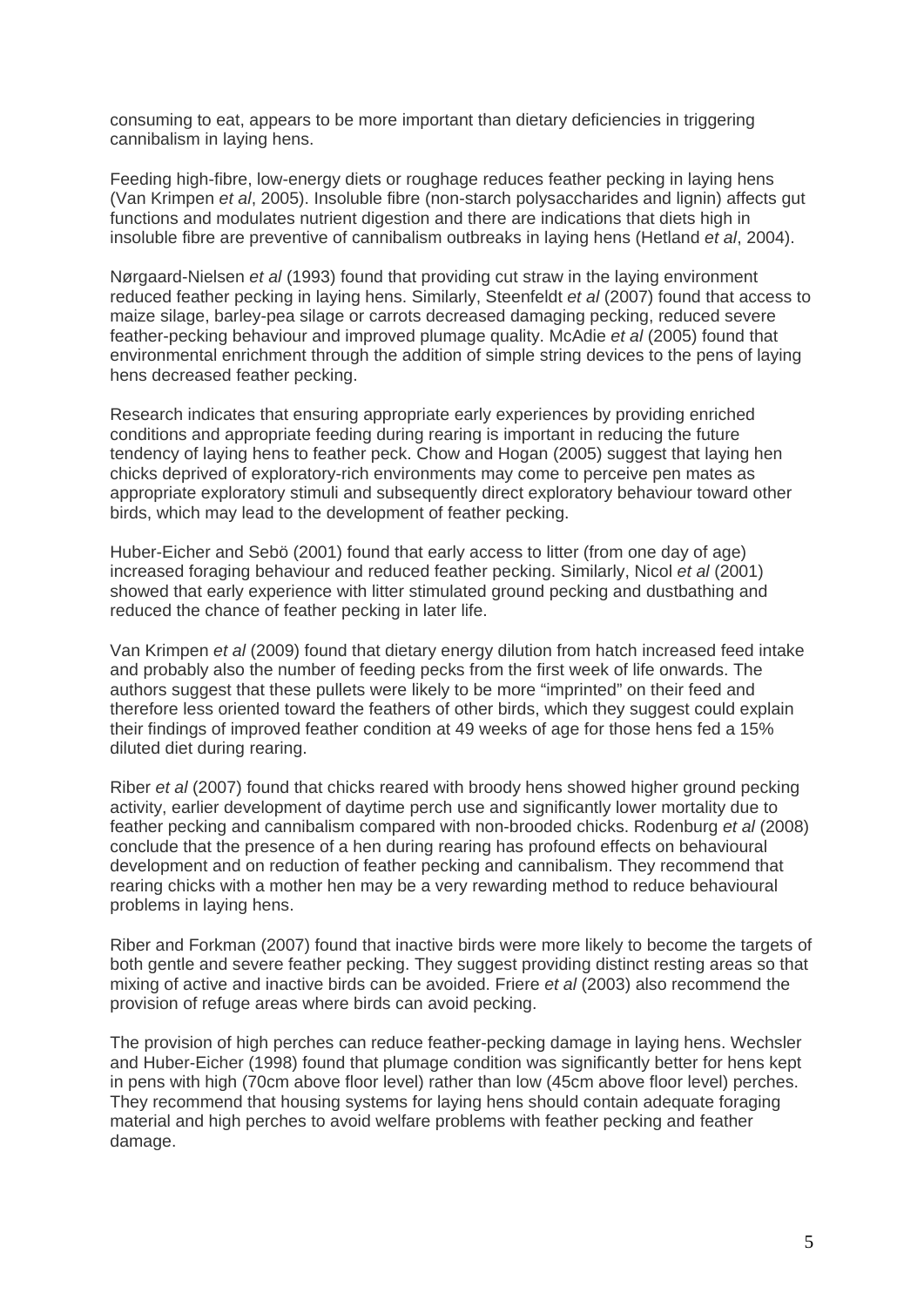With experience gained from the management of feather pecking and cannibalism in laying hens and from the management of gamebirds in countries where bits and spectacles have been prohibited (e.g. Denmark), housing systems and management practices should be devised which will allow gamebirds to be managed successfully without the use of these devices.

### **Q15. Do you agree that bumpa bits should only be used in exceptional circumstances?**

We are strongly opposed to the use of bumpa bits under any circumstances. We believe that the use of bumpa bits should be prohibited by legislation. Until such legislation is introduced, we believe that the code should clearly state that bumpa bits should not be used.

### **References**

Aerni, V., El-Lethey H. and Wechsler, B. (2000) Effect of foraging material and food form on feather pecking in laying hens. *British Poultry Science*, **41:** 16-21.

Blokhuis, H. J. (1986) Feather-pecking in poultry: its relation with ground pecking. *Applied Animal Behaviour Science*, **16:** 63-67.

Chow, A. and Hogan, J. A. (2005) The development of feather pecking in Burmese red junglefowl: the influence of early experience with exploratory-rich environments. *Applied Animal Behaviour Science*, **93:** 283-294.

Dampney, R. (2009) The game bird industry. Government Veterinary Journal, 20 (2): 20-25. <http://www.defra.gov.uk/gvs/publications/gvj/pdf/gvj-vol2002.pdf>

Defra (2010) Code of practice for the welfare of gamebirds reared for sporting purposes. <http://www.defra.gov.uk/foodfarm/farmanimal/documents/gamebird-welfare.pdf>

Defra (2005) *A Guide to the Practical Management of Feather Pecking and Cannibalism in Free Range Laying Hens.* Department for Environment, Food and Rural Affairs, London, UK.

Dixon, L. M., Duncan, I. J. H. and Mason, G. (2008) What's in a peck? Using fixed action pattern morphology to identify the motivational basis of abnormal father-pecking behaviour. *Animal Behaviour*, **76:** 1035-1042.

EDM 507 <http://edmi.parliament.uk/EDMi/EDMDetails.aspx?EDMID=40080&SESSION=903>

El-Lethey, H., Aerni, V., Jungi, T. W. and Wechsler, B. (2000) Stress and feather pecking in laying hens in relation to housing conditions. *British Poultry Science*, **41:** 22-28.

Farm Animal Welfare Council *Opinion on the Welfare of Farmed Gamebirds* November 2008

Friere, R., Wilkins, L. J., Short, F. and Nicol, C. J. (2003) Behaviour and welfare of individual hens in a non-cage system. *British Poultry Science*, **44:** 22-29.

Game Conservancy Trust (2009) The effects of the application of bits and spectacles in game birds. Defra research project AW1301.

Hetland, H., Choct, M. and Svihus, B. (2004) Role of insoluble non-starch polysaccharides in poultry nutrition. *World's Poultry Science Journal*, **60:** 415-422.